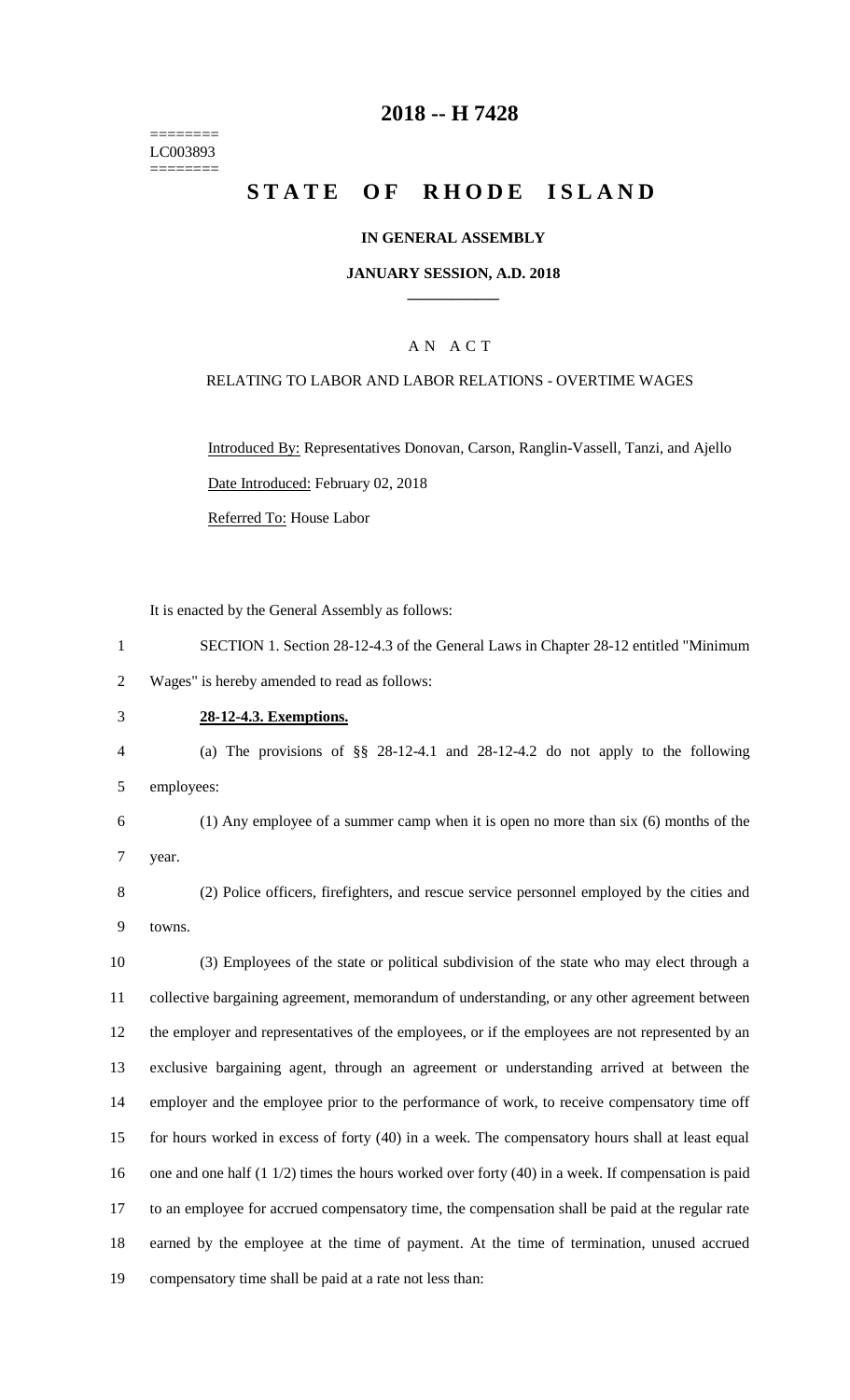(i) The average regular rate received by the employee during the last three (3) years of the

employee's employment, or

(ii) The final regular rate received by the employee, whichever is higher.

 (4) Any employee employed in a bona fide executive, administrative, or professional capacity, as defined by the Fair Labor Standards Act of 1938, 29 U.S.C. § 201 et seq., compensated for services on a salary basis of not less than two hundred dollars (\$200) one 7 thousand thirty-six dollars (\$1,036) per week, and beginning on January 1, 2020, and every year thereafter, on an updated salary basis of not less than the fortieth percentile of weekly earnings of full-time nonhourly workers in the Northeast Census Region in the second quarter of the year

10 preceding the update as published by the Bureau of Labor Statistics.

- (5) Any employee as defined in subparagraph (a)(4) of this section unless the wages of the employee, if computed on an hourly basis, would violate the applicable minimum wage law.
- (6) Any salaried employee of a nonprofit national voluntary health agency who elects to receive compensatory time off for hours worked in excess of forty (40) hours per week.
- (7) Any employee, including drivers, driver's helpers, mechanics, and loaders of any motor carrier, including private carriers, with respect to whom the U.S. secretary of transportation has power to establish qualifications and maximum hours of service pursuant to the provisions of 49 U.S.C. § 3102.
- (8) Any employee who is a salesperson, parts person, or mechanic primarily engaged in the sale and/or servicing of automobiles, trucks or farm implements, and is employed by a non- manufacturing employer primarily engaged in the business of selling vehicles or farm implements to ultimate purchasers, to the extent that the employers are exempt under the federal Wage-Hour and Equal Pay Act, 29 U.S.C. § 201 et seq. and 29 U.S.C. § 213(b)(10); provided, that the employee's weekly, bi-weekly, or monthly actual earnings exceed an amount equal to the employee's basic contractual hourly rate of pay times the number of hours actually worked plus the employee's basic contractual hourly rate of pay times one-half (1/2) the number of hours actually worked in excess of forty (40) hours per week.
- (9) Any employee employed in agriculture; however, this exemption applies to all agricultural enterprises that produce greenhouse crops, fruit and vegetable crops, herbaceous crops, sod crops, viticulture, viniculture, floriculture, feed for livestock, forestry, dairy farming, aquaculture, the raising of livestock, furbearing animals, poultry and eggs, bees and honey, mushrooms, and nursery stock. This exemption also applies to nursery workers.
- (10) Any employee of an air carrier subject to the provisions of title 45 U.S.C. § 181 et seq., of the Railway Labor Act when the hours worked by such employee in excess of forty (40)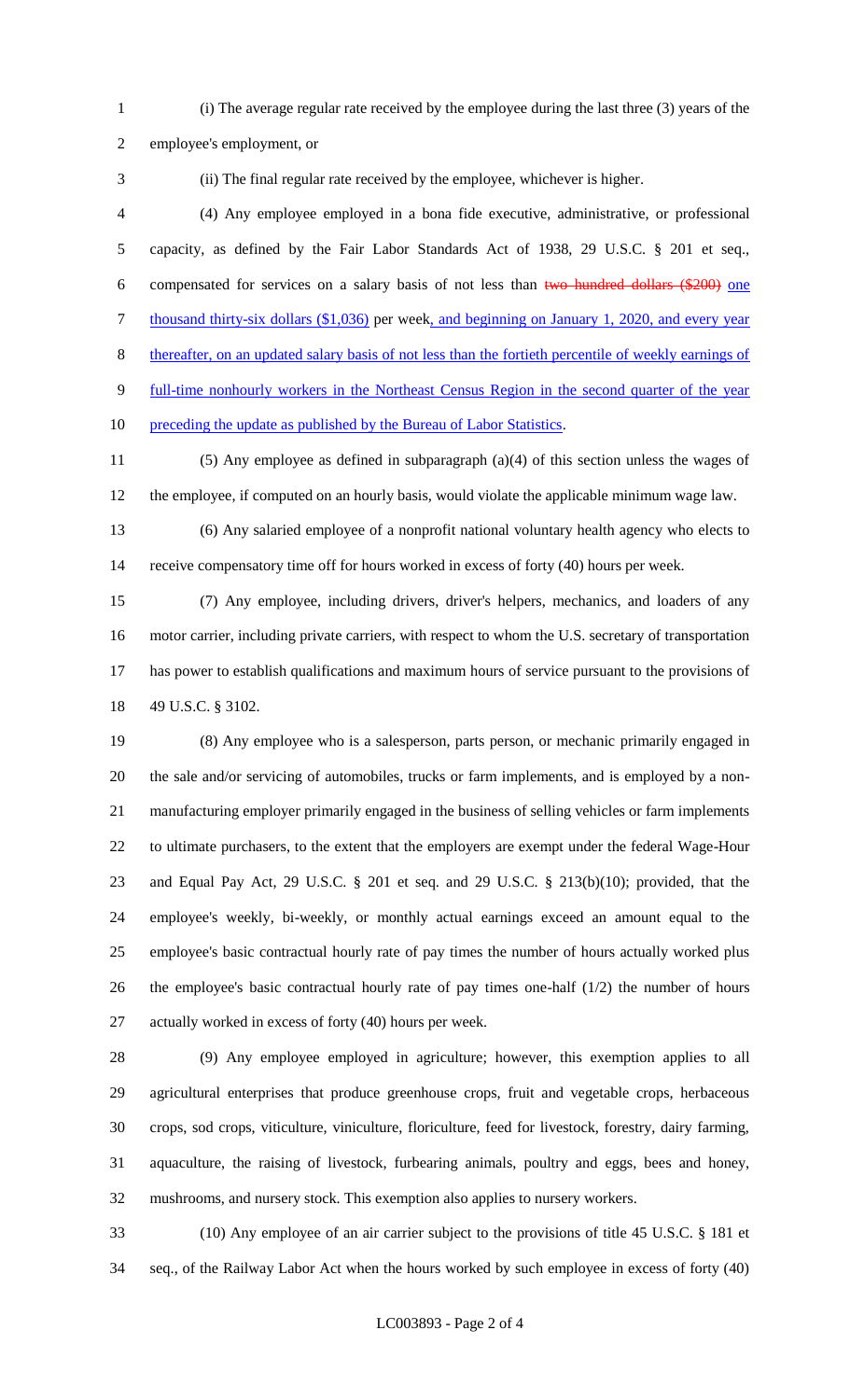- 1 in a work week are not required by the air carrier, but are arranged through a voluntary agreement
- 2 among employees to trade scheduled work hours.
- 3 (b) Nothing in this section exempts any employee who under applicable federal law is
- 4 entitled to overtime pay or benefits related to overtime pay.
- 5 SECTION 2. This act shall take effect upon passage.

======== LC003893 ========